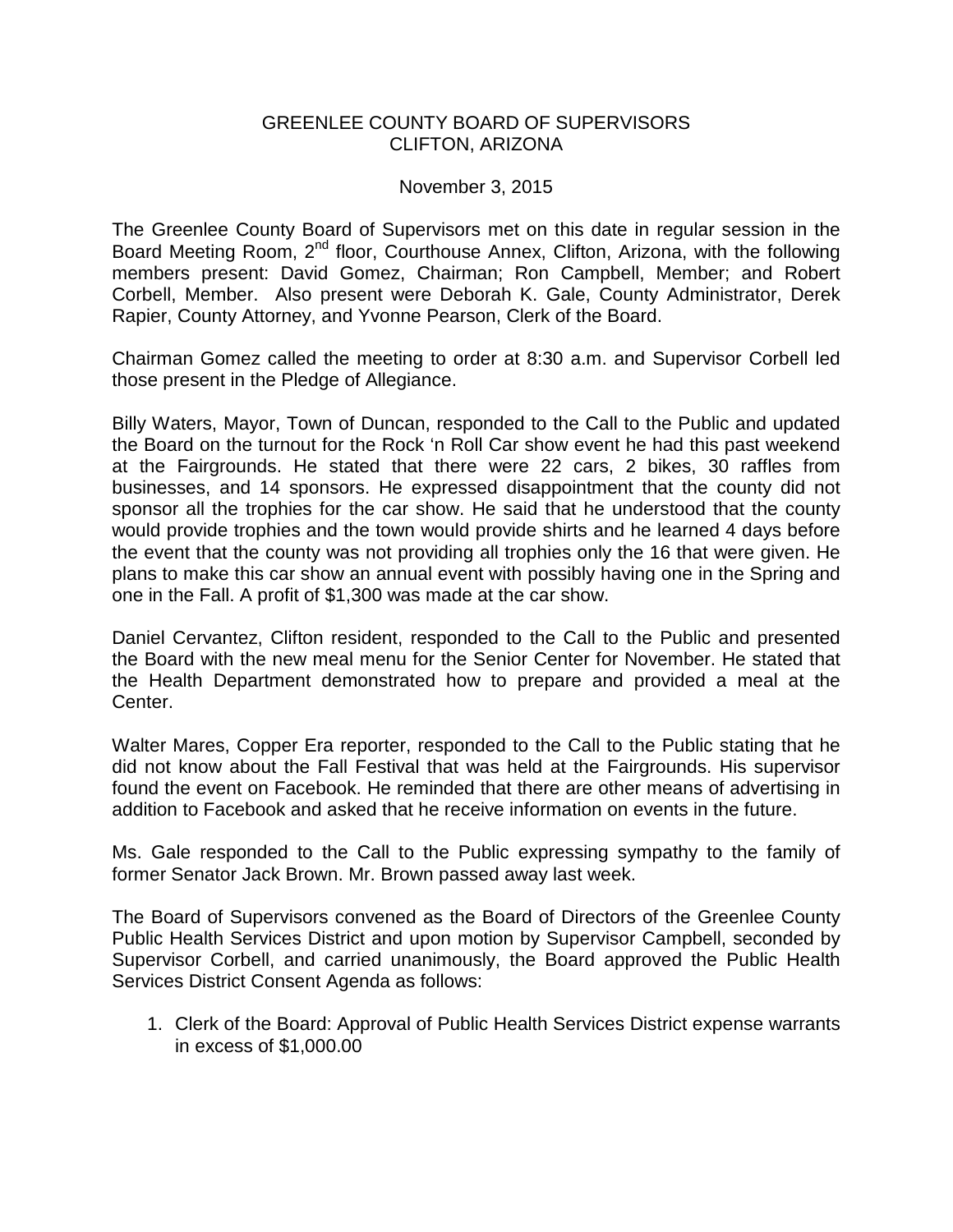John Lieberenz, Javelina Chase Bicycle Race Coordinator, presented details of the upcoming Javelina Chase event to the Board. The event will take place on April 23<sup>rd</sup> and 24<sup>th</sup>, 2016. He requested a letter of support from the Board, law enforcement and emergency medical services personnel for the days of the races. The Board directed that the Letter of Support be on the next agenda for consideration.

Ákos Kovach, Economic Development Coordinator, updated the Board on the following:

- He attended the National Association of Development Organizations conference where recovery, resilience, and renaissance was the theme and message. He challenged the Board members to each start thinking about their own story of Greenlee County to better self-promote the County.
- The Colors of Copper Art & Wine Festival is this coming weekend in Clifton with artists from France and Mexico showcasing their art along with local artists.
- The Poker Run sponsored by the Clifton American Legion was a success with \$1,000 raised to benefit the American Legion.
- The Holiday Boutique will be held at the Fairgrounds on November 13 & 14 where vendors will be selling their ware.
- Greenlee County will sponsor a "What you need to know about Social Security and Medicare" workshop on November  $19<sup>th</sup>$  at the Clifton Library which is designed to help answer questions for persons who will be transitioning into those needs.
- The Tourism Council will hold the  $3^{rd}$  of a series of workshops focusing on ways to enhance Greenlee County at the Sacred Heart Catholic Church Parish Center in Clifton on November  $13<sup>th</sup>$  from 10:00 a.m. to 2:00p.m.

Charles Berube, IT Manager, updated the Board on the following:

- Issues the Sheriff's Office is having with data through-put and the inability to do certain tasks is due to insufficient bandwidth at the sub-station located at the Duncan Town Hall. He stated that there will a cost associated with increasing the bandwidth. An issue with a connectivity conflict has been addressed.
- Upgrades to connectivity switches have been purchased and will be installed to provide better performance and better security against threats.
- Issues with the Assessor's parcel information program are being addressed by the Assessor this week. The Assessor is in meetings regarding this issue and will make the determination when migration to new programs and a new server will happen and will then notify IT.
- The equipment has been purchased and is ready to install for enhancement of cell phone reception in the Courthouse. The equipment will be installed on the roof but due to safety issues and restrictions, access to the roof is restricted at this point. Once roof access is allowed the cell phone reception enhancement equipment will be installed. Ms. Gale stated that the roof access restriction is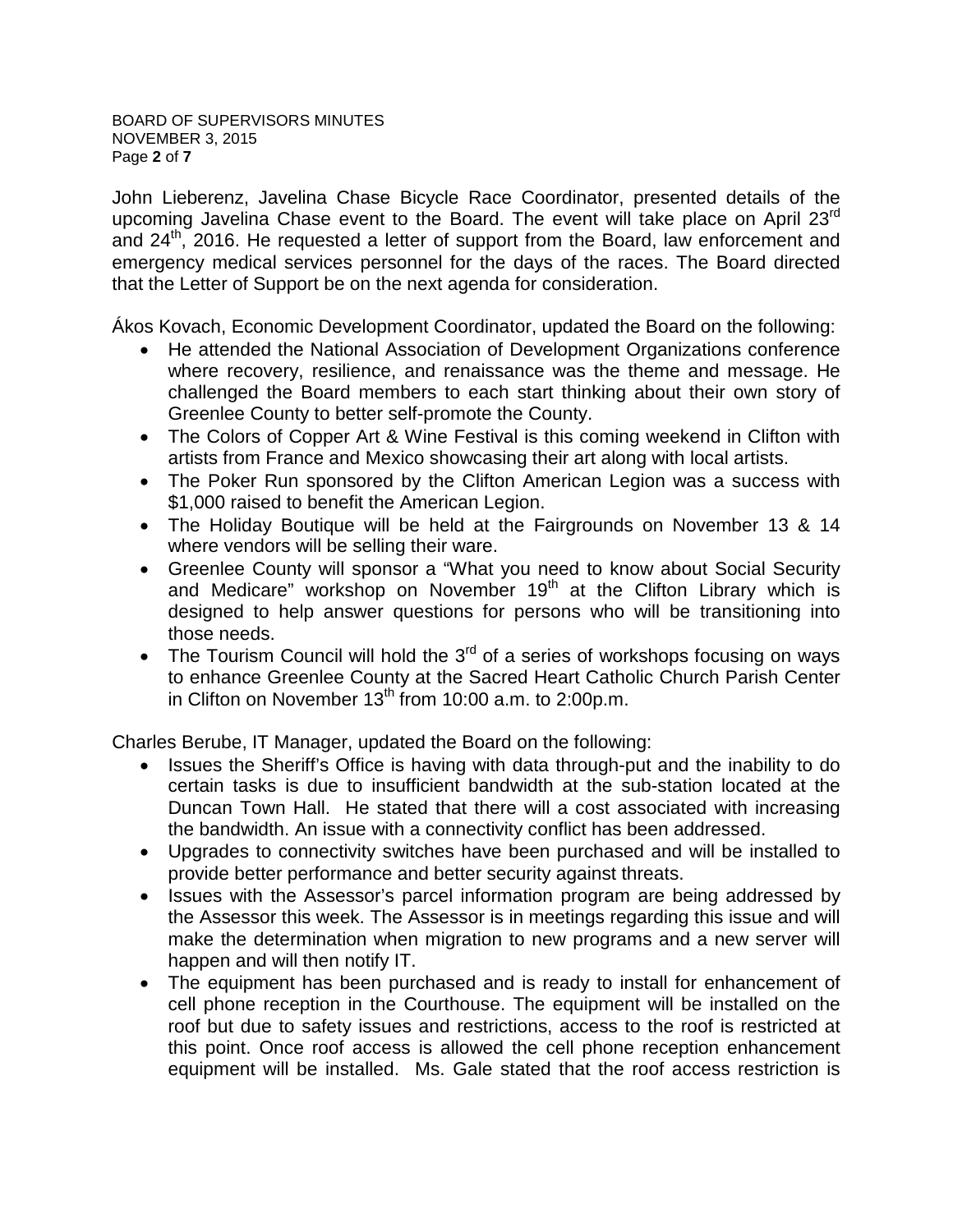BOARD OF SUPERVISORS MINUTES NOVEMBER 3, 2015 Page **3** of **7**

> due to an OSHA citation requiring installment of a safety harness which is on order.

Philip Ronnerud, County Engineer, requested approval of the Scope of Work Agreement with C & S Engineering for the Airport Drainage project. He stated that this agreement is necessary due to a requirement of the Federal Aviation Agency that a third party handles the project. Upon motion by Supervisor Corbell, seconded by Supervisor Campbell, and carried unanimously, the Board approved the request as presented.

Upon motion by Supervisor Campbell, seconded by Supervisor Corbell, and carried unanimously, the Board adopted Resolution 15-11-01 regarding 2016 County Supervisors Association Legislative Priorities.

## **RESOLUTION 15-11-01**

# **A RESOLUTION OF THE BOARD OF SUPERVISORS OF GREENLEE COUNTY REGARDING 2016 LEGISLATIVE PRIORITIES**

**WHEREAS,** actions by state government since 2009 have impacted Greenlee County by more than \$3.9 million, and

**WHEREAS,** these actions have resulted in \$449,900 in diverted road maintenance funds, \$3.1 million in lost revenue, and \$378,930 in program shifts, including increasing the county share of justices of the peace salaries and requiring counties to fund state agencies, and

**WHEREAS,** these cost shifts caused significant financial distress for Greenlee County, which is already reeling from the negative financial impacts of the economic downturn and slow recovery, and

**WHEREAS,** the current structure of the Public Safety Personnel Retirement System (PSPRS) is unsustainable, and is placing growing pressure on Greenlee County taxpayers, and

**WHEREAS,** the shifting of state agency costs to counties is both an inappropriate use of county taxpayer dollars and an ineffective governance model, forcing county taxpayers to subsidize a state run agency with no county managerial oversight, and

**WHEREAS,** Greenlee County has neither the financial capacity to pay for additional state costs, nor the statutory ability to control costs of state administered programs the county is required to fund, and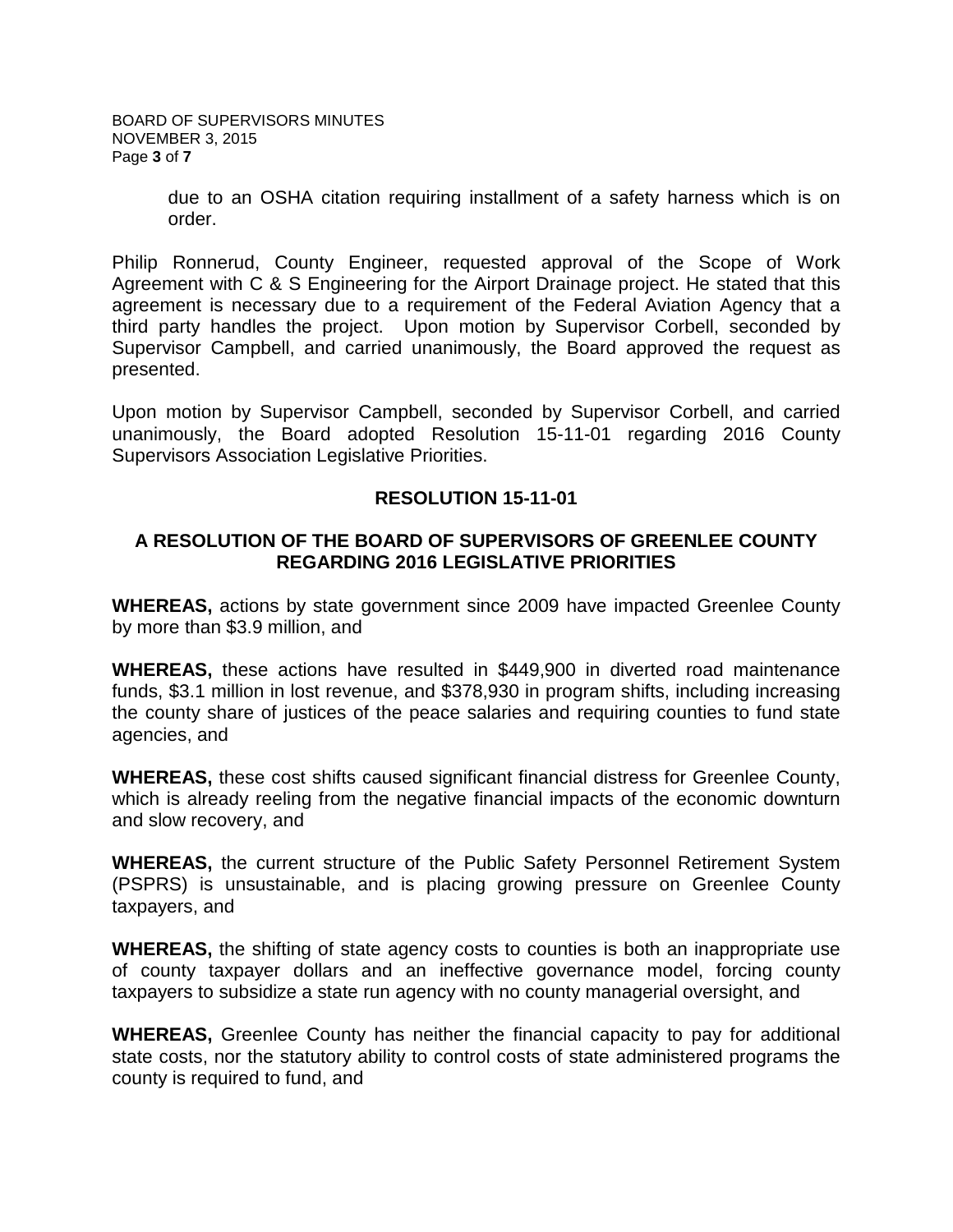BOARD OF SUPERVISORS MINUTES NOVEMBER 3, 2015 Page **4** of **7**

**WHEREAS,** Greenlee County also faces significant risk from the uncertain funding status of federal programs, including the Payment in Lieu of Taxes and Secure Rural Schools programs, and

**WHEREAS,** Greenlee County's financial condition continues to be suppressed by declining sales tax revenue in the first eight months of 2015, likely caused by state changes to sales tax statutes, and

**WHEREAS,** it is critical to Greenlee County that the state works to eliminate these cost shifts and revenue reductions in the FY 2017 budget, with the goal of reestablishing a sustainable financial model for the county.

**NOW, THEREFORE, BE IT RESOLVED** by the Board of Supervisors of Greenlee County that the Arizona State Legislature is hereby implored to:

- Engage with stakeholders to create a viable, long-term funding and benefit structure in PSPRS that addresses the needs of public safety professionals while protecting the interests of taxpayers; and
- Eliminate mandated county payments to state agencies, including the Arizona Department of Juvenile Corrections, the Arizona Department of Revenue, and the Arizona State Hospital; and
- Engage with counties and other stakeholders to find a mutually beneficial solution that protects both the state and local governments from uncapped liabilities associated with the 1 Percent Constitutional Property Tax Cap while allowing for budget flexibility to respond to constituent needs; and
- Eliminate the local government HURF transfers in the state budget, identify and enact revenue enhancements for the existing HURF distribution system, and pursue policies that improve efficient utilization of transportation resources; and
- Eliminate, fully fund, or require the political parties to pay for the costs associated with the Presidential Preference Election; and
- Restore, in statute, the county share of lottery funds to provide a stable source of revenue for county operations; and
- Continue to include authority for counties to access restricted funds through flexibility language to allow counties the ability to most efficiently manage taxpayer funds;

Thereby providing Greenlee County and all Arizona counties with the financial stability necessary to continue providing mandated state services to local residents.

**APPROVED AND ADOPTED** this 3rd day of November, 2015.

GREENLEE COUNTY BOARD OF SUPERVISORS /s/ David Gomez, District 1, Chairman /s/ Ron Campbell, District 2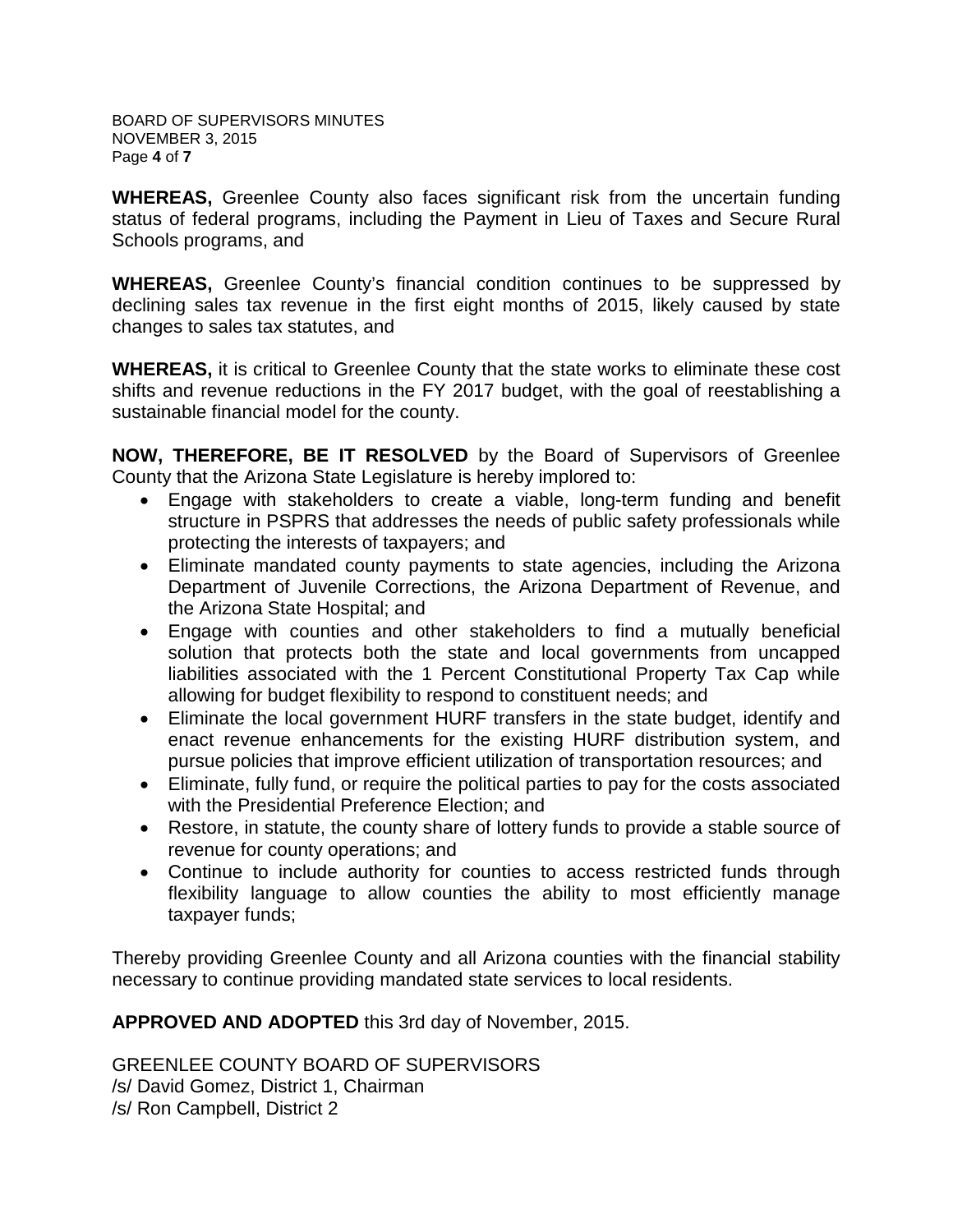BOARD OF SUPERVISORS MINUTES NOVEMBER 3, 2015 Page **5** of **7**

/s/ Robert Corbell, District 3

ATTEST: /s/ Yvonne Pearson, Clerk of the Board

Ms. Gale reported the following:

- Notice has been received that the Payment in Lieu of Taxes (PILT) funding has been released but the amount to Greenlee County is not yet known.
- The legislature has finished a special session to address the K-12 Education payment and has scheduled a special election in May to ask voters to allow use of public land trust funds to make the payment.
- The equipment for the new voting system has been received. An open house will be planned for the public to try the new equipment in the near future.
- The restroom project on the San Francisco River has been completed. The Public Works Department assisted with the project.

Ms. Gale reviewed the both the County ½ Cent Sales Tax and State Shared Sales Tax revenue and stated that the combined revenue is coming in under estimates. She will be recommending postponing the purchase of vehicles and equipment until later in the year and review fund transfers. Supervisor Campbell stated that he had a meeting with Freeport McMoRan regarding purchases where departments have been told to think before making purchases and postpone if possible.

Ms. Gale reviewed the 2015 Greenlee County Fair Income and Expense Report:

- Revenues \$87,806
- Expenses \$67,993
- Non-recurring expenses \$17,286.66
- Net Income \$2,526

Ms. Gale stated that some items in the non-recurring expenses should have been paid from Capital expense funds and that she will be making an adjustment to move those expenses to capital expense which will increase the Net Income.

She reviewed the budget for the Fairgrounds Department and cautioned that events that are held at the Fairgrounds need to be self-sustaining events. Public is welcome to schedule the use of the Fairgrounds per policy. Ms. Gale explained that the Fall Festival held at the fairgrounds last weekend was not a County function. It was several entities coming together to put this event on. It was not understood that the County was responsible for funding or for payouts for the car show. The County donated trophies that were on hand and County personnel helped with the car show. She never had the understanding that the County would be involved with the car show.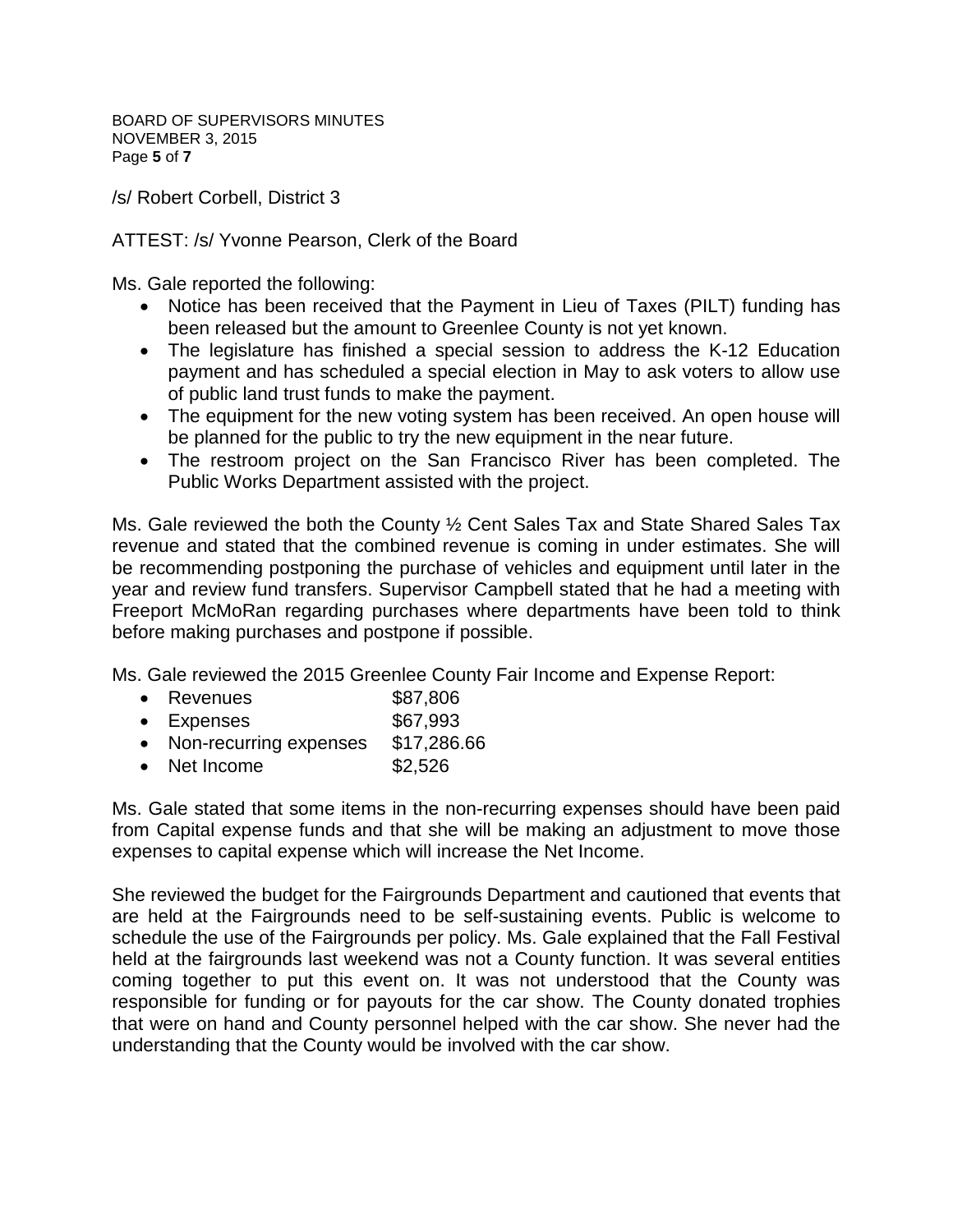Ms. Gale explained that Public Works is working on a list of capital improvements needed at the fairgrounds including race track improvements and are getting quotes for cost estimates. She stated that a professional is needed to come to assess the race track to determine what improvement or repairs are needed. There is not enough funding to do all projects at the fairgrounds this year.

A work session will be scheduled at the next Board meeting regarding the replacement of the Duncan Annex. The project has been on hold until water issues were resolved.

The Calendar of Events was reviewed.

Sheriff Avila requested to speak to item G of the Consent Agenda. He stated that this was the first he had heard of these unpaid invoices and expressed concern that this made the Sheriff's Office look like they don't pay their bills. Ms. Pearson explained that by law the County cannot pay an invoice that is not presented by the vendor within 6 months of the purchase or service. These invoices were presented later than the allowed 6 month timeframe but Gila Health Resources produced documentation that the County had been billed within the allowed time period. At this point the invoices need approval of the Board to pay. Ms. Pearson stated that she will draft a procedure on this issue and make it available to all departments. Ms. Gale asked that item I be tabled at this time. Upon motion by Supervisor Campbell, seconded by Supervisor Corbell, and carried unanimously, the Board tabled item I as requested and approved the remaining Consent Agenda as follows:

- A. Clerk of the Board: Approval of minutes to previous meetings 10/20/15
- B. Clerk of the Board: Approval of expense warrants in excess of \$1,000.00 Voucher 1039; 1040; 1041; 1043
- C. Chief Finance Officer: Approval of General Fund loans in the amount of \$75,824.94 to be reimbursed upon receipt of funds: Fund 133 - \$937.43; Fund 139 - \$965.90; Fund 159 - \$71.55; Fund 160 - \$2,547.13; Fund 195 \$1,321.68; Fund 222 - \$52,571.95; Fund 243 \$8,571.77; Fund 800 - \$8,837.53
- D. Clerk of the Board: Approval of an order the establishment of a convenient number of election precincts for 2016 Elections pursuant to Arizona Revised Statutes 16-411.A and designating polling places and Vote Centers pursuant to Arizona Revised Statutes 16-411.A(1) and 16-411.B(4)
- E. Clerk of the Board: Adoption of Resolution 15-11-02 adopting and implementing Vote Centers for all countywide elections beginning in 2016
- F. Clerk of the Board: Certification of the 5% Fill the Gap Set Aside fund collected for fiscal year 2014/2015 in the amount of \$22,710.35 to be distributed to the Arizona State Treasurer pursuant to ARS 41-2421.E
- G. Clerk of the Board: Approval to pay invoices submitted by Gila Health Resources to the Greenlee County Sheriff's Office for inmate medical services dated six months or older. Gila Health Resources submitted the invoices timely but they were not submitted timely by the Sheriff's Office for payment.